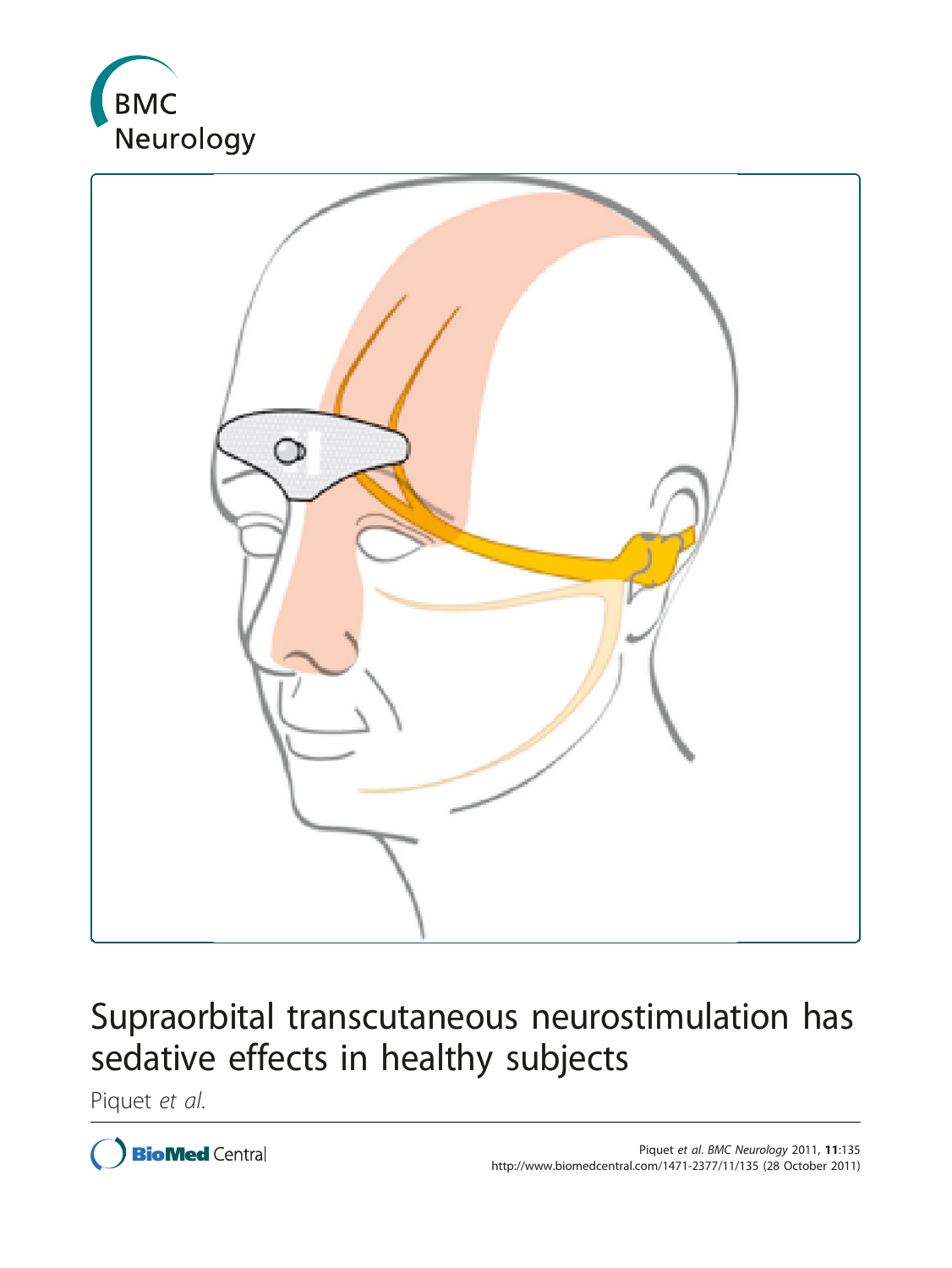# **RESEARCH ARTICLE Example 20 and 20 and 20 and 20 and 20 and 20 and 20 and 20 and 20 and 20 and 20 and 20 and 20 and 20 and 20 and 20 and 20 and 20 and 20 and 20 and 20 and 20 and 20 and 20 and 20 and 20 and 20 and 20 an**



# Supraorbital transcutaneous neurostimulation has sedative effects in healthy subjects

Maxime Piquet<sup>1\*</sup>, Costantino Balestra<sup>1</sup>, Simona L Sava<sup>2</sup> and Jean E Schoenen<sup>2</sup>

# Abstract

**Background:** Transcutaneous neurostimulation (TNS) at extracephalic sites is a well known treatment of pain. Thanks to recent technical progress, the Cefaly<sup>®</sup> device now also allows supraorbital TNS. During observational clinical studies, several patients reported decreased vigilance or even sleepiness during a session of supraorbital TNS. We decided therefore to explore in more detail the potential sedative effect of supraorbital TNS, using standardized psychophysical tests in healthy volunteers.

Methods: We performed a double-blind cross-over sham-controlled study on 30 healthy subjects. They underwent a series of 4 vigilance tests (Psychomotor Vigilance Task, Critical Flicker Fusion Frequency, Fatigue Visual Numeric Scale, d2 test). Each subject was tested under 4 different experimental conditions: without the neurostimulation device, with sham supraorbital TNS, with low frequency supraorbital TNS and with high frequency supraorbital TNS.

Results: As judged by the results of three tests (Psychomotor Vigilance Task, Critical Flicker Fusion Frequency, Fatigue Visual Numeric Scale) there was a statistically significant ( $p < 0.001$ ) decrease in vigilance and attention during high frequency TNS, while there were no changes during the other experimental conditions. Similarly, performance on the d2 test was impaired during high frequency TNS, but this change was not statistically significant.

Conclusion: Supraorbital high frequency TNS applied with the Cefaly® device decreases vigilance in healthy volunteers. Additional studies are needed to determine the duration of this effect, the underlying mechanisms and the possible relation with the stimulation parameters. Meanwhile, this effect opens interesting perspectives for the treatment of hyperarousal states and, possibly, insomnia.

# Background

Neurostimulation is a therapeutic method where action potentials are elicited by depolarizing nerve fibres with electrical impulses produced by a current generator device generally called neurostimulator. This method is used percutaneously with implantable neurostimulators and electrodes positioned over the spinal cord or peripheral nerves, or transcutaneously via superficial skin electrodes and external neurostimulators.

Percutaneous neurostimulation (PNS) of the spinal cord has been developed in the last decade for the management of intractable pain [[1,2](#page-6-0)], but also for the treatment of several neurological disorders such as spasticity [[3\]](#page-6-0), parkinsonian tremor [[4\]](#page-6-0) or epilepsy [[5](#page-6-0)], More

recently, PNS has been explored for the treatment of intractable headaches [[6-11\]](#page-6-0).

Transcutaneous neurostimulation (TNS) is a classical technique which has demonstrated its efficacy in the treatment of pain [\[12,13\]](#page-6-0) and is nowadays largely in use in pain clinics and physical therapy centres. It has the advantage of being non-invasive, safe and almost devoid of adverse effects contrary to PNS which needs a surgical intervention to implant the electrodes and the neurostimulator.

TNS at cephalic sites has been technically difficult and usually rather painful. STX-Med company has recently developed a headset for TNS of supratrochlear and supraorbital nerves, both branches of the ophthalmic division of the trigeminal nerve (V1), making the technique comfortable and easy to use [\[14](#page-6-0)]. Consequently, the utility of TNS in the treatment and prevention of headaches and migraine has been investigated [[15](#page-6-0)] and several clinical trials are underway. Subjects enrolled in those



© 2011 Piquet et al; licensee BioMed Central Ltd. This is an Open Access article distributed under the terms of the Creative Commons Attribution License [\(http://creativecommons.org/licenses/by/2.0](http://creativecommons.org/licenses/by/2.0)), which permits unrestricted use, distribution, and reproduction in any medium, provided the original work is properly cited.

<sup>\*</sup> Correspondence: [pimax45@hotmail.fr](mailto:pimax45@hotmail.fr)

<sup>&</sup>lt;sup>1</sup> Environmental, Occupational and Ageing Physiology Laboratory, DAN Europe Research, Haute Ecole Paul Henri Spaak, I.S.E.K., Brussels, Belgium Full list of author information is available at the end of the article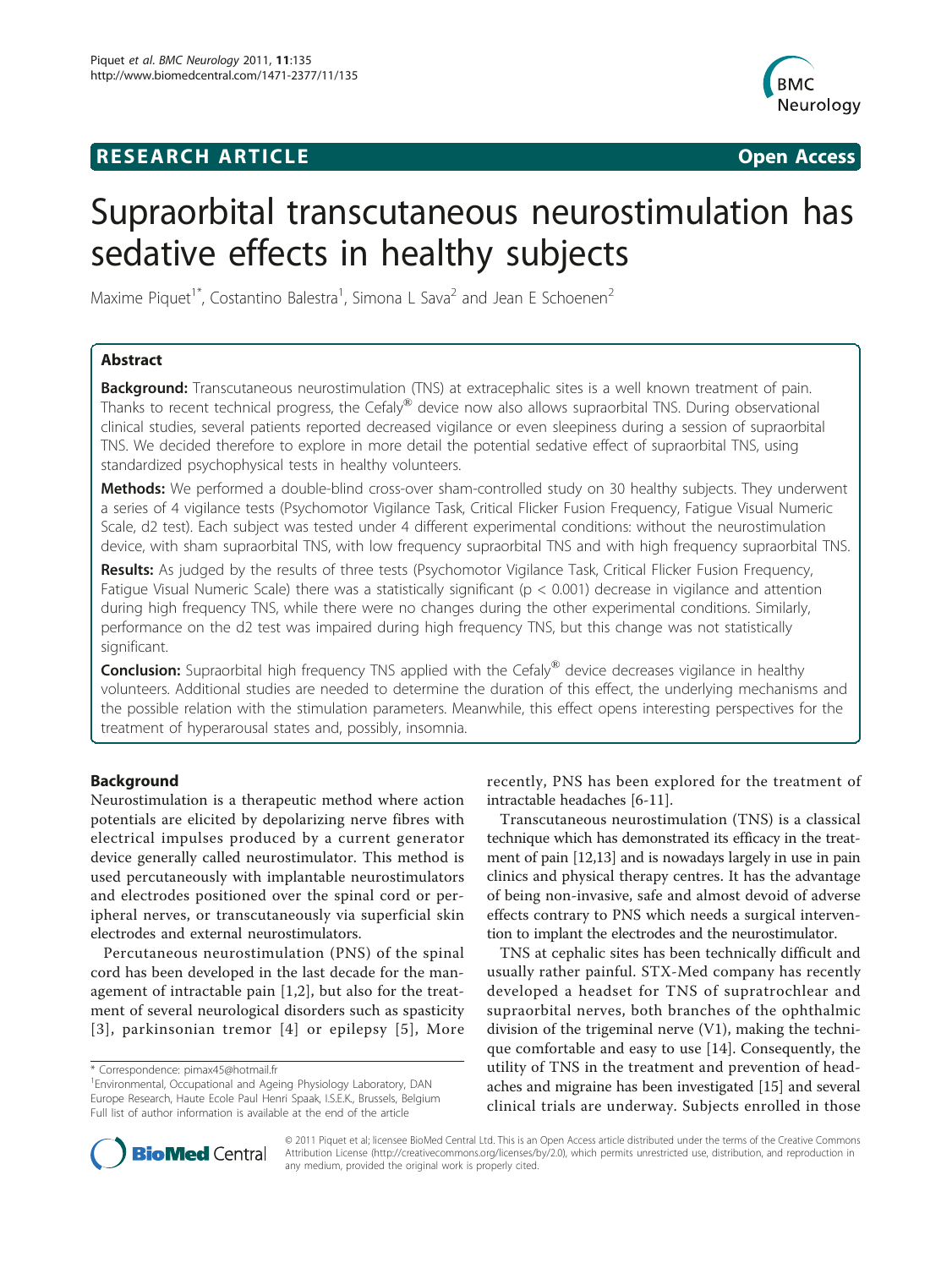trials have repeatedly reported that supraorbital TNS tended to affect vigilance and decrease attention with a tendency to fall asleep during the stimulation.

Cephalic electrical stimulation has been used many years ago to induce sleep or decrease anxiety. The method known as "Cranial Electrotherapy Stimulation (CES)", also called transcranial or transcerebral electrostimulation differs from TNS in that its objective is to generate different types of electrical currents through the head and not to specifically stimulate cranial nerves like TNS. For this purpose, CES uses generally an anterior frontal or a jaw electrode and a posterior electrode placed over the mastoid process [[16,17\]](#page-6-0). CES was reported to have some effects on anxiety, depression and insomnia [[18-20\]](#page-7-0).

Given the anecdotal reports by patients of TNSinduced sedative effects, not hitherto reported in the literature, and the reported mental effects of CES, we decided to explore the effect on vigilance of supraorbital TNS with the headset developed by STX-Med in a double blind cross-over study.

# Methods

We performed a double-blind crossover sham-controlled study of 30 subjects to assess the effect on vigilance of different protocols of supra-orbital TNS. Each subject was tested in 4 different experimental conditions: without neurostimulation device (blank control: BC), with a sham neurostimulation (Sham control: SC), with a low frequency neurostimulation (LFN) and with a high frequency neurostimulation (HFN). The study protocol was approved by the local ethics committee (CE B200-2010- 074-2010-05-03).

#### Subjects

We included 30 healthy subjects: 15 men and 15 women ranging in age from 19 to 29 years (mean age =  $23.9$  +/-2.4).

To be eligible, subjects had to be right-handed, drink no more than 1 cup of tea or coffee per day and no more than 2 glasses of alcohol per week. Exclusion criteria were a history of serious surgical, medical or psychiatric disease, smoking, and drug intake. Informed consent was obtained for all subjects prior to the study.

#### Neurostimulation

Supra-orbital neurostimulation was delivered with an external self adhesive electrode placed on the forehead (see Figure 1). The bipolar electrode is designed in order to cover the supratrochlear and supraorbital nerves bilaterally. Its dimensions are 30 mm × 94 mm.

The neurostimulator was a Cefaly® device (STX-Med, Liège, Belgium). It is a constant current generator for a maximum skin impedance of 2.2 KΩ. It generates



biphasic rectangular impulses with an electrical mean equal to zero. The impulses have the following parameters: impulse width 250 μS, maximum intensity 14 mA. Low frequency neurostimulation (LFN) was delivered at a frequency of 2.5 Hz, high frequency neurostimulation (HFN) at 120 Hz. The neurostimulation lasted 20 minutes. For both LFN and HFN, the intensity reached was above perception threshold, so that all subjects experienced paresthesias and tingling under the stimulation electrodes. For sham neurostimulation (SC) we used a Cefaly<sup>®</sup> device with a low current intensity of 1 mA that was below the perception threshold and produced no sensation detectable by the subjects.

#### Psychophysical measures

Four psychophysical tests were selected to detect sedative effects.

1) The Psychomotor Vigilance Task (PVT) was developed [[21](#page-7-0)] to measure performance during mental fatigue. It is regarded as the gold standard for sleepiness.

We used the PEBL [[22\]](#page-7-0) implementation of the PVT (PPVT). Briefly, the subject sits in front of a black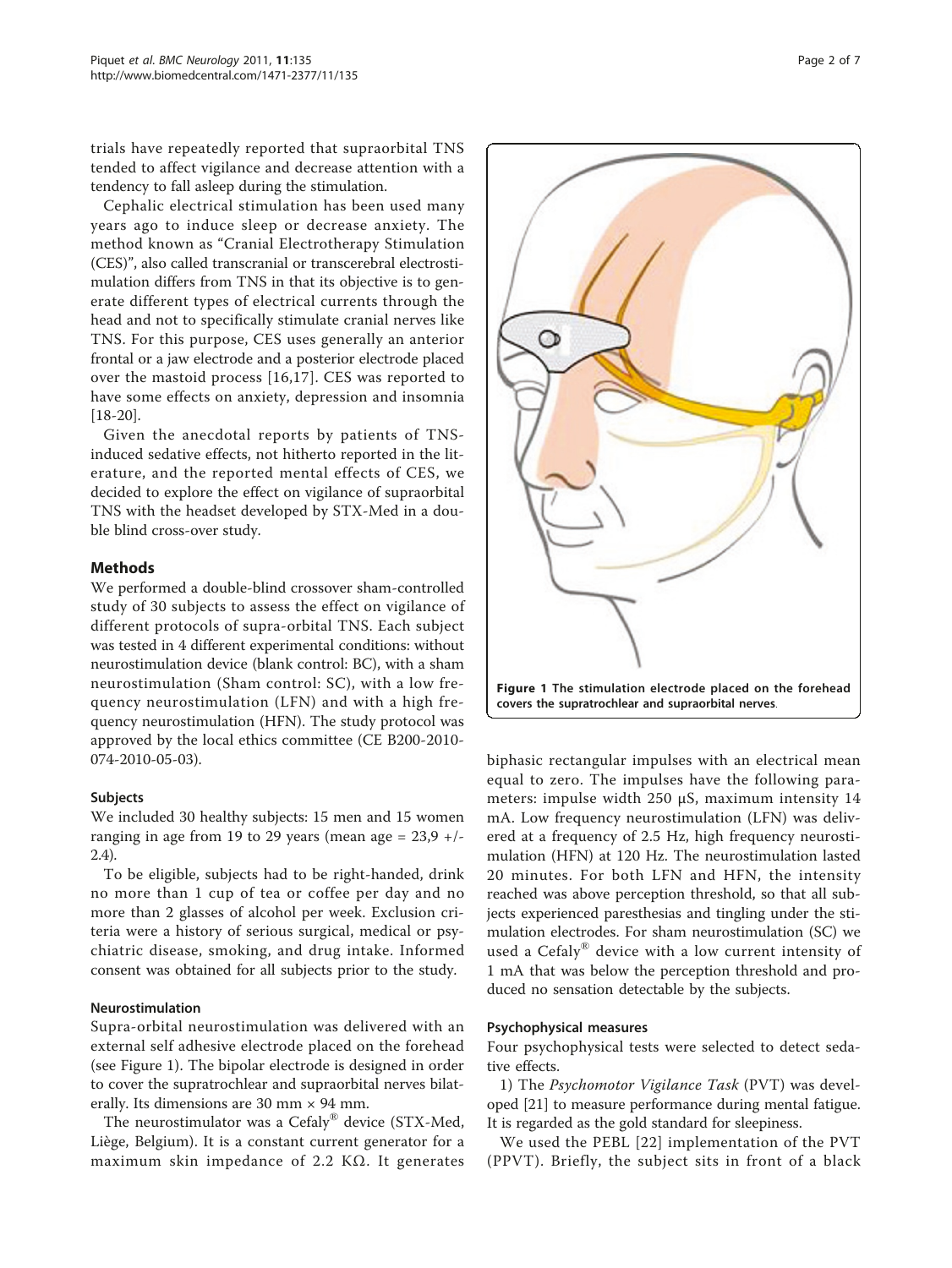computer screen. As soon as a red dot appears, the subject is supposed to hit the space bar of the computer keyboard. The reaction time is recorded in milliseconds. In total 12 reaction times measures are measured for each PVT test, separated randomly by intervals of 2 to 12 seconds. The results are expressed as the mean value of the 12 measures.

2) The Critical Flicker Fusion Frequency (CFFF) test is defined as "the highest or lowest temporal frequency, at a given percentage modulation, that can be resolved" [\[23](#page-7-0)], i.e. the frequency at which the subject is able to distinguish a flashing from a steady light. The CFFF decreases with fatigue. A portable device powered with a 9 V battery and equipped with a blue LED was used to vary flicker frequency by 0.5 Hz steps. The device starts with a steady light and the flicker frequency is decreased until the subject reports that the light is flashing. This frequency is recorded as the CFFF for that experiment.

3) The d2 test for attention and concentration [[24](#page-7-0)] allows to assess visual attention and the ability to concentrate on a task. It consists of 14 lines of a combination of the letters "d" and "p" with one to four dashes placed above and/or below the letter. The objective is to mark all "d" with two dashes within 20 seconds for each line. Three scores are evaluated: GZ ("Gesamtzahl der bearbeiteten Zeichen") is the total number of letters marked; KL ("Konzentrationsleistungswert") is the number of correct letters marked minus the number of non correct letters; and F% ("Fehlerprozentwert") representing the percentage of errors compared to the number of characters marked (GZ). As this test can be biased by a learning effect, it is only presented once during the session without recording of a baseline.

4) For the subjective evaluation of fatigue we used the Fatigue Visual Numeric Scale (FVNS - Stanford Patient Education Research Centre [\[25](#page-7-0)]. This is a visual analogue scale where the subject scores fatigue from 0 (not tired at all) to 10 (very tired).

#### Procedures

Two groups of 8 subjects and two groups of 6 groups performed the experiments as depicted in Table 1. The sessions were separated by at least 6 hours as to ensure there was no remaining effect of the stimulation.

Table 1 Schedule of the experiments for each group

At the first session, each subject of the group is randomly assigned to one of the 4 experimental conditions:

- LFN, where the subjects get a Low Frequency Neurostimulation
- HFN, where the subjects get a High Frequency Neurostimulation
- SC, where the subjects get a sham neurostimulation (Sham Control)
- BC, where the subjects do not have a device (Blank Control)

Two subjects are assigned to each condition. In the subsequent sessions, the same subjects are re-assigned to another condition in order for each of them to have been through each condition after the 4 sessions.

The subjects are sitting comfortably in a chair in front of a wall to avoid any distraction. Once the session has started, each subject fills in the FVNS and performs the PPVT test where after the CFFF is determined. After these baseline tests, the neurostimulation is started for all subjects assigned to conditions LFN, HFN and SC while no neurostimulation is applied for the subjects assigned to condition BC. After 10 minutes of stimulation for LFN, HFN and SC or a 10-minute waiting time for BC, the subjects perform the d2 test that lasts 280 s. Thereafter they score FVNS once more, redo the PPVT test and finally have the CFFF measured again. The psychophysical tests are thus studied in the same sequence under every experimental condition.

This means in practice that we have a set of results for FVNS, PPVT and CFFF as measured before the application of the neurostimulator. A second set of results is obtained while the neurostimulator is applied since  $\pm$  15 minutes. The results can therefore also be expressed as a percentage of the measurement during the neurostimulation compared to the baseline value recorded before the neurostimulation.

# Statistical Analysis

We compared the results of the psychophysical tests for each of the 4 experimental conditions: LFN, HFN, SC and BC. For FVNS, PPVT and CFFF we used the variation in percentage between pre- and perstimulation values to verify the effects of the 4 conditions. Since the

| TAMIC T SCHEMMIC OF GIC CAPCITHICHIS TOT CACH MIDAP |                            |                             |                            |                      |  |  |
|-----------------------------------------------------|----------------------------|-----------------------------|----------------------------|----------------------|--|--|
|                                                     | <b>First</b><br>Experiment | Second<br><b>Experiment</b> | <b>Third</b><br>Experiment | Fourth<br>Experiment |  |  |
| Group I                                             | Tuesday 8 AM               | Tuesday 2 PM                | Thursday 8 AM              | Thursday 2 PM        |  |  |
| Group II                                            | Tuesday 9 AM               | Tuesday 3 PM                | Thursday 9 AM              | Thursday 3 PM        |  |  |
| Group III                                           | Tuesday 10 AM              | Tuesday 4 PM                | Thursday 10 AM             | Thursday 4 PM        |  |  |
| <b>Group IV</b>                                     | Tuesday 11 AM              | Tuesday 5 PM                | Thursday 11 AM             | Thursday 5 PM        |  |  |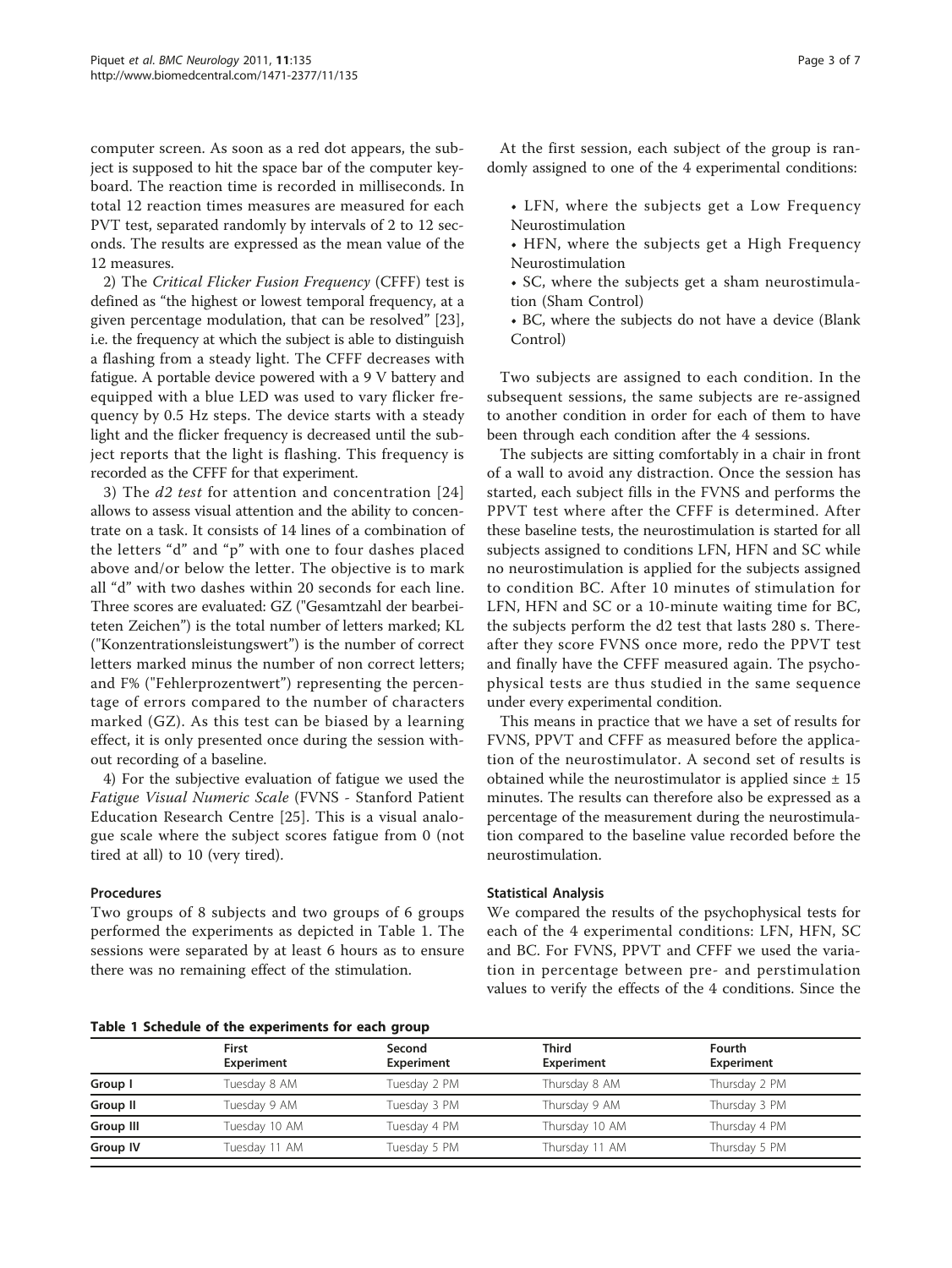results did not have a Gaussian distribution, we used the Wilcoxon test to measure the significance of the variation observed.

For the d2 test, we compared GZ, KL and the F% between the 4 conditions (as there was no control values to compare with). We have used the Mann-Whitney test to verify the significance of the differences observed.

### Results

#### PPVT Test

The mean reaction times (RT) for the PPVT ( $N = 30$ ) before the session was 339 ms+176 for LFN, 304 ms + 37 for HFN, 294 ms + 44 for SC and 306 ms + 46 for BC. Reaction time increased during HFN, while it was stable for the LFN, SC and BC conditions (Figure 2).

As explained in the methods section, for FVNS, PPVT and CFFF the statistical analysis was performed on the ratio (in percentage) between the mean value during and before the experimental condition for each subject. The mean percentage increase in RT is significant only during the HFN condition ( $p = 0.0002$ ).

#### CFFF Test

The mean values for CFFF  $(N = 30)$  before the session was 38.2 Hz + 2.5 for LFN, 39.7 Hz + 2.7 for HFN, 39.9 Hz + 3.3 for SC and 38.2 Hz  $+$  2.2 for BC. During HFN there was a significant decrease of CFFF ( $p < 0.0001$ ) while CFFF was significantly increased during LFN (Figure 3).

### d2 Test

Table [2](#page-5-0) shows the results for the d2 test. Mean values of GZ, KL and F% are given during each experimental condition the. Numerically the total number of letters marked (GZ) and the number of correct letters marked (KL) were the lowest in the HFN condition, while the percentage of errors was the highest, but this difference was not statistically significant.



**Mean CFFF change during each condition** 120 pre session value of pre session value --100 ---80 ৳  $\approx$ 60 LEY **HITA** ىكى <u>୍</u>ଚ୍ Figure 3 Mean CFFF change during the experimental conditions expressed as a percentage of the baseline value (\*\*  $= p < 0.01$ ; \*\*\*  $= p < 0.001$ ) (mean+/-SEM).

#### Fatigue Visual Numeric Scale

The FVNS fatigue score tended to increase during all four conditions. However, the statistical analysis for the averaged individual changes showed that the increase was significant only during HFN (Figure [4\)](#page-5-0).

### **Discussion**

Taken together our results suggest that supraorbital neurostimulation using the Cefaly® device decreases arousal and induces fatigue. This cannot be considered at this stage as a hypnotic effect in the sense of inducing sleep and decreasing sleep latency but rather as a sedative effect in terms of a reduction of alertness and vigilance. Interestingly, this is only the case with high (120 Hz-HFN) and not with low frequency (2.5 Hz-LFN) stimulation. LFN even has an opposite effect in one psychophysical test, the critical flicker fusion frequency. Below we will examine these results in more detail and speculate on possible mechanisms.

The Psychomotor Vigilance Task measures the reaction time (RT) and is considered as the gold standard for measuring sleepiness [\[21](#page-7-0)]. That it is readily reproducible is demonstrated by the fact that during the blank condition (BC) the change compared to baseline was less than 1.5%. Sham (SC) and LFN induced non significant increases in RT of respectively 8.9 ms and 8.6 ms. By contrast, HFN increased RT by an average of 36.7 ms, i.e. by more than 10%. Critical flicker fusion frequency is known to decrease with fatigue. While unchanged during SC and minimally increased during BC (+ 0.9 Hz), it increased during LFN (+ 1.9 Hz) possibly suggesting a mild increase in vigilance. Again HFN contrasted with all other conditions by a marked decrease (-4.6 Hz) in CFFF, indicating a decrease in arousal. This result is concordant with that of the subjective fatigue rating on the Fatigue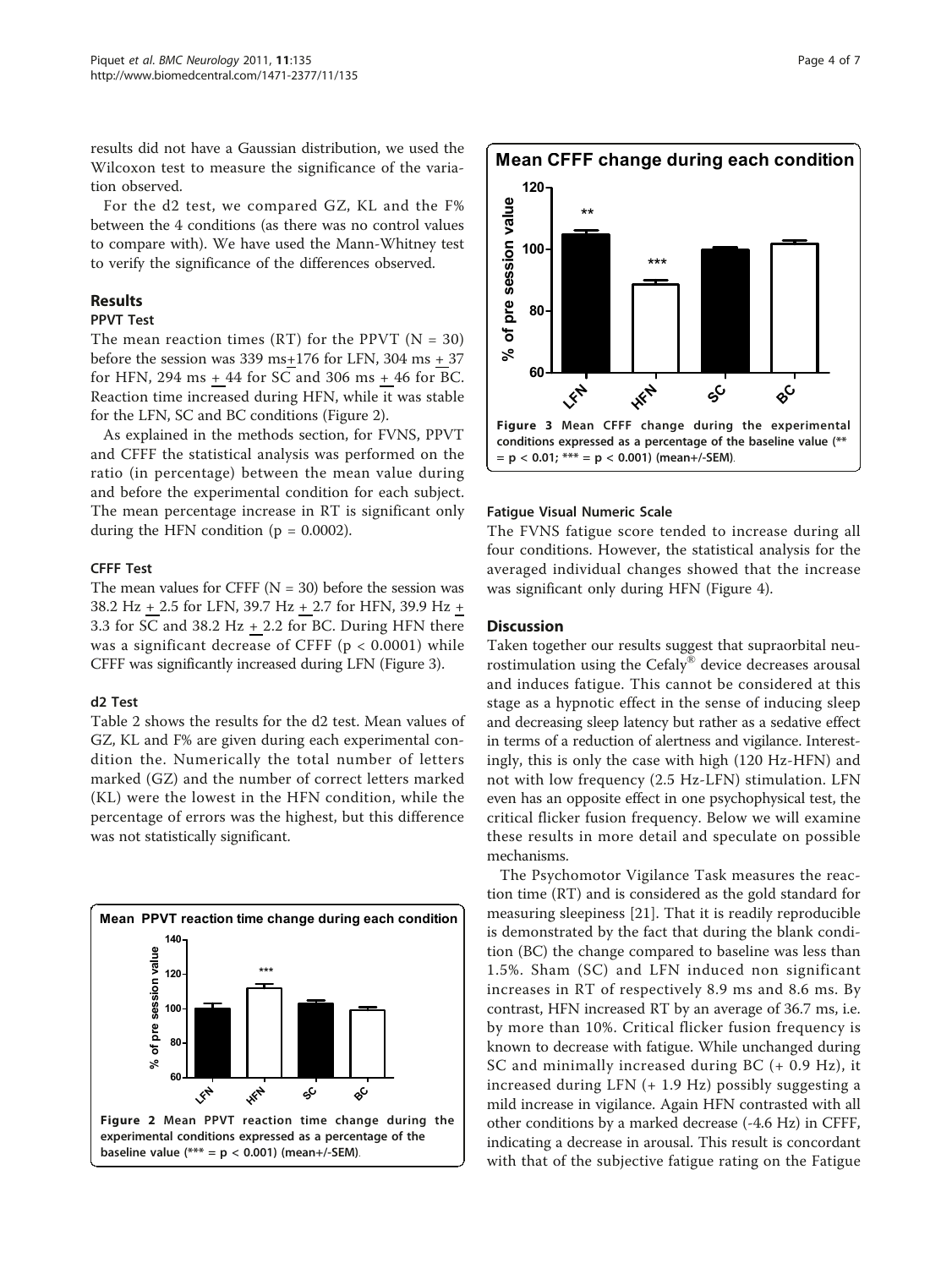| $N = 30$         | LFN             | <b>HFN</b>        |                 | BС                |
|------------------|-----------------|-------------------|-----------------|-------------------|
| Mean value of GZ | $560 + 77$      | $544 + 80$        | $587 + 57$      | $562 + 70$        |
| Mean value of KL | $215 \pm 40$    | $214 + 50$        | $229 + 42$      | $217 \pm 43$      |
| Mean value of F% | $6.95\% + 6.81$ | $8.37\% \pm 8.38$ | $6.02\% + 5.98$ | $6.72\% \pm 6.16$ |

<span id="page-5-0"></span>Table 2 d2 results

Visual Numerical Scale (FVNS). The subjects rated their fatigue higher during all experimental conditions than at baseline, which was not significant and might be related to the mental strain due to the recordings or to a learning effect in using the numerical scale. However, the increase of the FVNS score during HFN was three times greater (+ 72.1%). The d2 test for attention and concentration was in our study the only one for which the HFN condition induced no significant effect. Nevertheless the numerical changes during HFN are in line with the other results as they show a lower number of total letters marked and of correct letters marked as well as a higher number of errors. The lack of significance could have at least two explanations. First, the d2 test was administered at an earlier time point (between 10 and 15 minutes) during the experimental condition compared to the other tests (from 15 minutes onwards). The duration of HFN might thus not have been long enough to produce significant d2 test changes. Second, this test was performed only once to avoid a learning effect and the pre- and percondition comparison had therefore to be replaced by a comparison between conditions, hence weakening the sensitivity of the test to detect a change.

To the best of our knowledge, this is the first time that the effect of transcutaneous neurostimulation on arousal and fatigue was studied in humans and there are no similar studies available in animals. The neurobiological mechanisms through which HFN induces sedation remain



therefore speculative. Some insight can nonetheless be gained from the studies of transcutaneous neurostimulation in Alzheimer's patients and from those in experimental animals of the central nervous system consequences of electroacupuncture. A Dutch group reported in a series of publications that transcutaneous electrostimulation was able to improve memory, alertness [\[26,27](#page-7-0)] and rest-activity rhythm [\[28](#page-7-0)] in Alzheimer's disease. This effect was attributed to activation of the hippocampus and the suprachiasmatic nucleus both by direct spinal cord afferents [\[29\]](#page-7-0) and via the dorsal raphe nucleus and locus coeruleus [\[30,31](#page-7-0)]. Although vigilance was not specifically measured in these studies, the observed cognitive and behavioural effects would suggest increased arousal and vigilance rather than sedation like in our study. This opposite effects can probably be explained by the different stimulation protocols. First, Alzheimer patients received transcutaneous neurostimulation over paravertebral back muscles daily during 6 [[26\]](#page-7-0) or 3 hours [[27,28](#page-7-0)] for 6 weeks while we used a single 20-minute session of supraorbital neurostimulation. In a more recent randomized sham-controlled pilot trial of right median nerve stimulation, Scherder et al [[32\]](#page-7-0) found no significant effect on memory in Alzheimer's disease and the same group reported that cranial electrostimulation had no effect on rest-activity rhythm neither at low frequency [[33\]](#page-7-0) nor at high frequency [\[34\]](#page-7-0). More interestingly, we found a hypnotic effect with high frequency (120 Hz) stimulation, whereas the beneficial effects in Alzheimer's disease were obtained with burst of stimuli (9 pulses at 160 Hz) delivered at a low frequency of 2 Hz, a frequency that in our study concordantly increased critical flicker fusion frequency. One may assume that high and low frequency stimulations can have different effects on central nervous system structures and thus on arousal, but this remains to be proven in an adequate study.

Transcranial direct current stimulation (tDCS) is able to modulate cortical activity under certain conditions and in certain brain areas. It is extremely unlikely, however, that the supraorbital TNS used in this study influences directly the underlying brain structures, i.e. the frontal lobes, for at least two reasons. First, The small electrode surface (7 cm²) and distance between the two electrodes (5 mm) restrict the skin surface affected by the current as well as current penetration into deeper structures. Second, the TNS applied current is composed of biphasic rectangular impulses with an electrical mean equal to zero, while tDCS uses a direct current. The current characteristics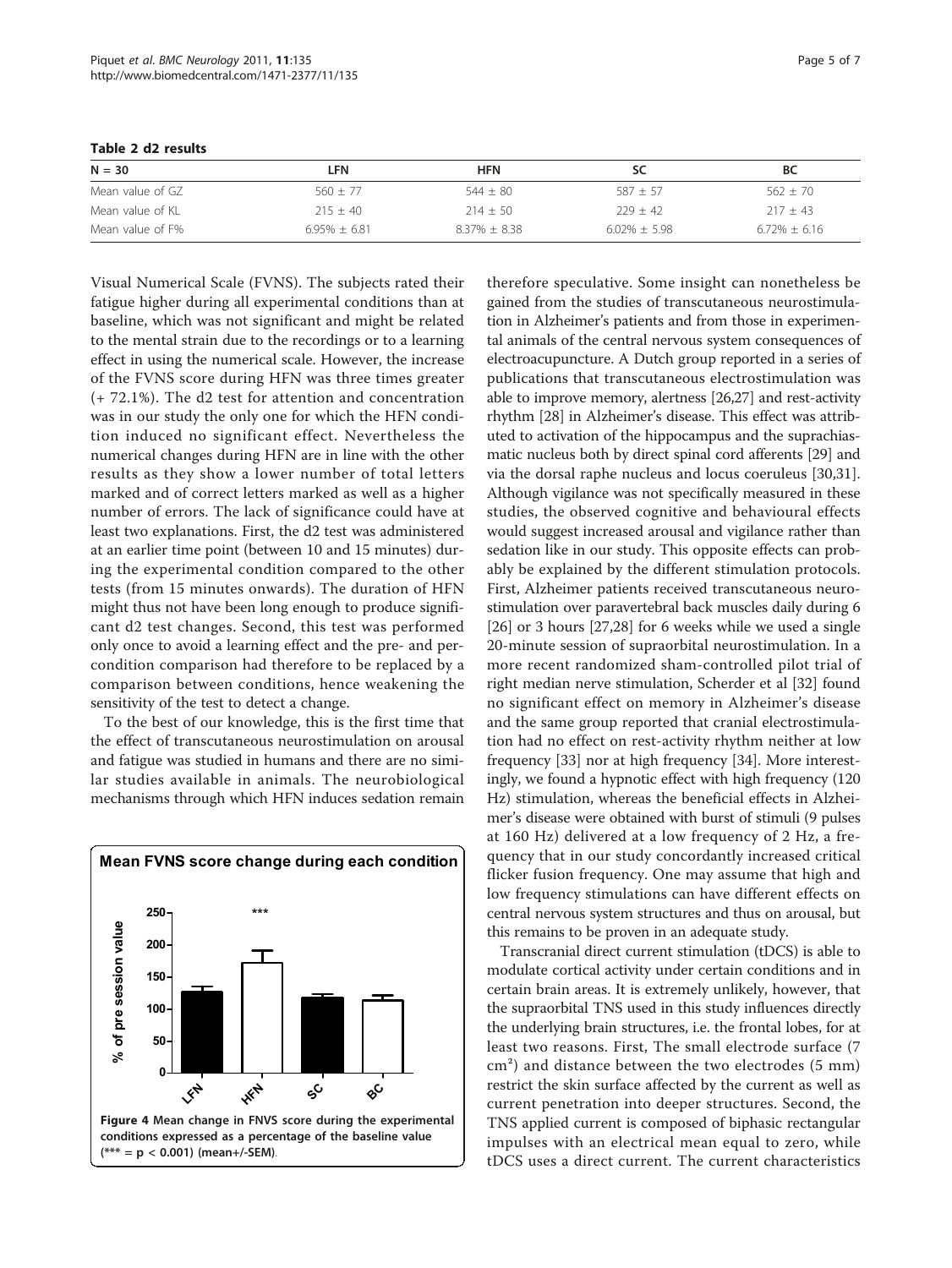<span id="page-6-0"></span>and the mechanisms of action are thus different between trigeminal TNS and tDCS. Moreover, in a recent study [[35\]](#page-7-0), weak transcranial electrical DC or AC currents over the prefrontal cortex had no effect on mood or EEG in healthy subjects. Interestingly, sleepiness was reported rarely both in the active (0.11%) and sham stimulation groups (0.08%).

Experimental studies on the mode of action of electroacupuncture in pain are relevant to this discussion because many of the central nervous system structures activated by electroacupuncture like the monoaminergic brain stem nuclei, the hypothalamic arcuate nucleus or the periaqueductal gray matter also play a role in vigilance states (36,37,38,39). A simple straightforward explanation for the sedative effects found in our study would be an effect of the transcutaneous stimulation on monoaminergic brain stem nuclei such as locus coeruleus that receives direct spinal input [\[40](#page-7-0)]. The locus coeruleus is also thought to mediate the anti-epileptic effect of high frequency transcutaneous stimulation of the ophthalmic nerve [\[41](#page-7-0)]. However, in animals high frequency electroacupuncture was found to increase neuronal activity in brain stem nuclei [[36](#page-7-0)], in particular in dorsal raphe nuclei [[37\]](#page-7-0). Increased activity of these nuclei that belong to the ascending activating reticular system would be associated with increased rather than decreased arousal and vigilance. Electroacupuncture over peripheral nerves also activates the hypothalamic arcuate nucleus in animals [[39](#page-7-0)]. The arcuate nucleus plays a pivotal role in electroacupuncture-induced cardiovascular inhibition [[39\]](#page-7-0), but also in vigilance states via its reciprocal connections with orexin-containing lateral hypothalamic neurons and the ventrolateral periaqueductal gray matter (38,42). A change in activity levels of the orexin-arcuateperiaqueductal gray matter circuit could occur during supraorbital neurostimulation and might explain the decrease in vigilance. Future studies of supraorbital neurostimulation coupled to functional cerebral imaging studies could verify this hypothesis. Further studies are also needed to verify whether the sedative effects of HFN as evidenced here by psychophysical tests have electroencephalographic correlates and if they are associated with hypnotic effects such as sleep latency reduction.

# Conclusion

To sum up, we have shown in healthy volunteers that supraorbital high frequency neurostimulation applied with the Cefaly® device modifies concordantly several psychophysical tests in a way that is compatible with decreased vigilance and arousal, while sham stimulation has no effect and low frequency neurostimulation, if anything, tends to increase arousal. The precise mechanisms of action of HFN on the CNS arousal systems are not known and warrant further studies. Meanwhile

supraorbital HFN with the Cefaly $^{\circledR}$  device opens interesting perspectives for an adverse effect-free treatment of hyperarousal states, and possibly sleep disorders.

#### Author details

1 Environmental, Occupational and Ageing Physiology Laboratory, DAN Europe Research, Haute Ecole Paul Henri Spaak, I.S.E.K., Brussels, Belgium. <sup>2</sup> Headache Research Unit. Department of Neurology & GIGA - Neurosciences Liège University, CHU-Sart Tilman. T4 (+1). B36., B-4000 LIEGE. Belgium.

#### Authors' contributions

MP has participated in the design of the study, performed the experiments and provided a draft of the results. CB has participated in the design of the study and in the statistical analysis of the results. SLS has made the literature search and JS has interpreted the results in the light of the available literature data and drafted the final manuscript. All authors read and approved the final manuscript.

#### Competing interests

This study was sponsored by STX-Med, Liège, Belgium.

Received: 30 December 2010 Accepted: 28 October 2011 Published: 28 October 2011

#### References

- 1. Richardson RR, Siqueira EB, Cerullo LJ: [Spinal epidural neurostimulation for](http://www.ncbi.nlm.nih.gov/pubmed/315523?dopt=Abstract) [treatment of acute and chronic intractable pain: initial and long term](http://www.ncbi.nlm.nih.gov/pubmed/315523?dopt=Abstract) [results.](http://www.ncbi.nlm.nih.gov/pubmed/315523?dopt=Abstract) Neurosurgery 1979, 5(3):344-8.
- 2. Kapural L, Narouze S, Janicki T, Mekhail N: [Spinal cord stimulation is an](http://www.ncbi.nlm.nih.gov/pubmed/17014604?dopt=Abstract) [effective treatment for the chronic intractable visceral pelvic pain.](http://www.ncbi.nlm.nih.gov/pubmed/17014604?dopt=Abstract) Pain Med 2006, 7(5):440-3.
- 3. Richardson RR, McLone DG: [Percutaneous epidural neurostimulation for](http://www.ncbi.nlm.nih.gov/pubmed/305668?dopt=Abstract) [paraplegic spasticity.](http://www.ncbi.nlm.nih.gov/pubmed/305668?dopt=Abstract) Surg Neurol 1978, 9(3):153-5.
- 4. Alesch F, Pinter MM, Helscher RJ, Fertl L, Benabid AL, Koos WT: Stimulation of the ventral intermediate thalamic nucleus in tremor dominated Parkinson's disease and essential tremor. Acta Neurochir (Wien) 1995, 136(1-2):75-81.
- 5. Handforth A, DeGiorgio CM, Schachter SC, Uthman BM, Naritoku DK, Tecoma ES, et al: [Vagus nerve stimulation therapy for partial-onset](http://www.ncbi.nlm.nih.gov/pubmed/9674777?dopt=Abstract) [seizures: a randomized active-control trial.](http://www.ncbi.nlm.nih.gov/pubmed/9674777?dopt=Abstract) Neurology 1998, 51(1):48-55.
- 6. Ahmed HE, White PF, Craig WF, Hamza MA, Ghoname ES, Gajraj NM: [Use of](http://www.ncbi.nlm.nih.gov/pubmed/10759936?dopt=Abstract) [percutaneous electrical nerve stimulation \(PENS\) in the short-term](http://www.ncbi.nlm.nih.gov/pubmed/10759936?dopt=Abstract) [management of headache.](http://www.ncbi.nlm.nih.gov/pubmed/10759936?dopt=Abstract) Headache 2000, 40(4):311-5.
- 7. Magis D, Allena M, Bolla M, De Pasqua V, Remacle JM, Schoenen J: [Occipital nerve stimulation for drug-resistant chronic cluster headache: a](http://www.ncbi.nlm.nih.gov/pubmed/17362835?dopt=Abstract) [prospective pilot study.](http://www.ncbi.nlm.nih.gov/pubmed/17362835?dopt=Abstract) Lancet Neurol 2007, 6(4):314-21.
- 8. Magis D, Schoenen J: [Neurostimulation in chronic cluster headache.](http://www.ncbi.nlm.nih.gov/pubmed/18474196?dopt=Abstract) Curr Pain Headache Rep 2008, 12(2):145-53.
- 9. Schwedt TJ: [Occipital nerve stimulation for medically intractable](http://www.ncbi.nlm.nih.gov/pubmed/18417026?dopt=Abstract) [headache.](http://www.ncbi.nlm.nih.gov/pubmed/18417026?dopt=Abstract) Curr Pain Headache Rep 2008, 12(1):62-6.
- 10. Bartsch T, Paemeleire K, Goadsby PJ: [Neurostimulation approaches to](http://www.ncbi.nlm.nih.gov/pubmed/19434793?dopt=Abstract) [primary headache disorders.](http://www.ncbi.nlm.nih.gov/pubmed/19434793?dopt=Abstract) Curr Opin Neurol 2009, 22(3):262-8.
- 11. Reed KL, Black SB, Banta CJ, Will KR: [Combined occipital and supraorbital](http://www.ncbi.nlm.nih.gov/pubmed/19732075?dopt=Abstract) [neurostimulation for the treatment of chronic migraine headaches:](http://www.ncbi.nlm.nih.gov/pubmed/19732075?dopt=Abstract) [initial experience.](http://www.ncbi.nlm.nih.gov/pubmed/19732075?dopt=Abstract) Cephalalgia 2010, 30(3):260-71.
- 12. Wall PD, Sweet WH: [Temporary abolition of pain in man.](http://www.ncbi.nlm.nih.gov/pubmed/6015561?dopt=Abstract) Science 1967, 155(758):108-9.
- 13. Cruccu G, Aziz TZ, Garcia-Larrea L, Hansson P, Jensen TS, Lefaucheur JP, et al: [EFNS guidelines on neurostimulation therapy for neuropathic pain.](http://www.ncbi.nlm.nih.gov/pubmed/17718686?dopt=Abstract) Eur J Neurol 2007, 14(9):952-70.
- 14. Muller P, Rigaux P: Medical and technical Cefaly dossier (Annexe x of 93/42 CEE directive). STX-Med scientific file 2007.
- 15. Gérardy PY, Fabry D, Fumal A, Schoenen J: A pilot study on supra-orbital surface electrotherapy in migraine. Cephalalgia 2009, 29.
- 16. Schmitt R, Capo T, Frazier H, Boren D: [Cranial electrotherapy stimulation](http://www.ncbi.nlm.nih.gov/pubmed/6370978?dopt=Abstract) [treatment of cognitive brain dysfunction in chemical dependence.](http://www.ncbi.nlm.nih.gov/pubmed/6370978?dopt=Abstract) J Clin Psychiatry 1984, 45(2):60-1, 2-3.
- 17. Mignon A, Laudenbach V, Guischard F, Limoge A, Desmonts JM, Mantz J: [Transcutaneous cranial electrical stimulation \(Limoge](http://www.ncbi.nlm.nih.gov/pubmed/8831319?dopt=Abstract)'s currents)